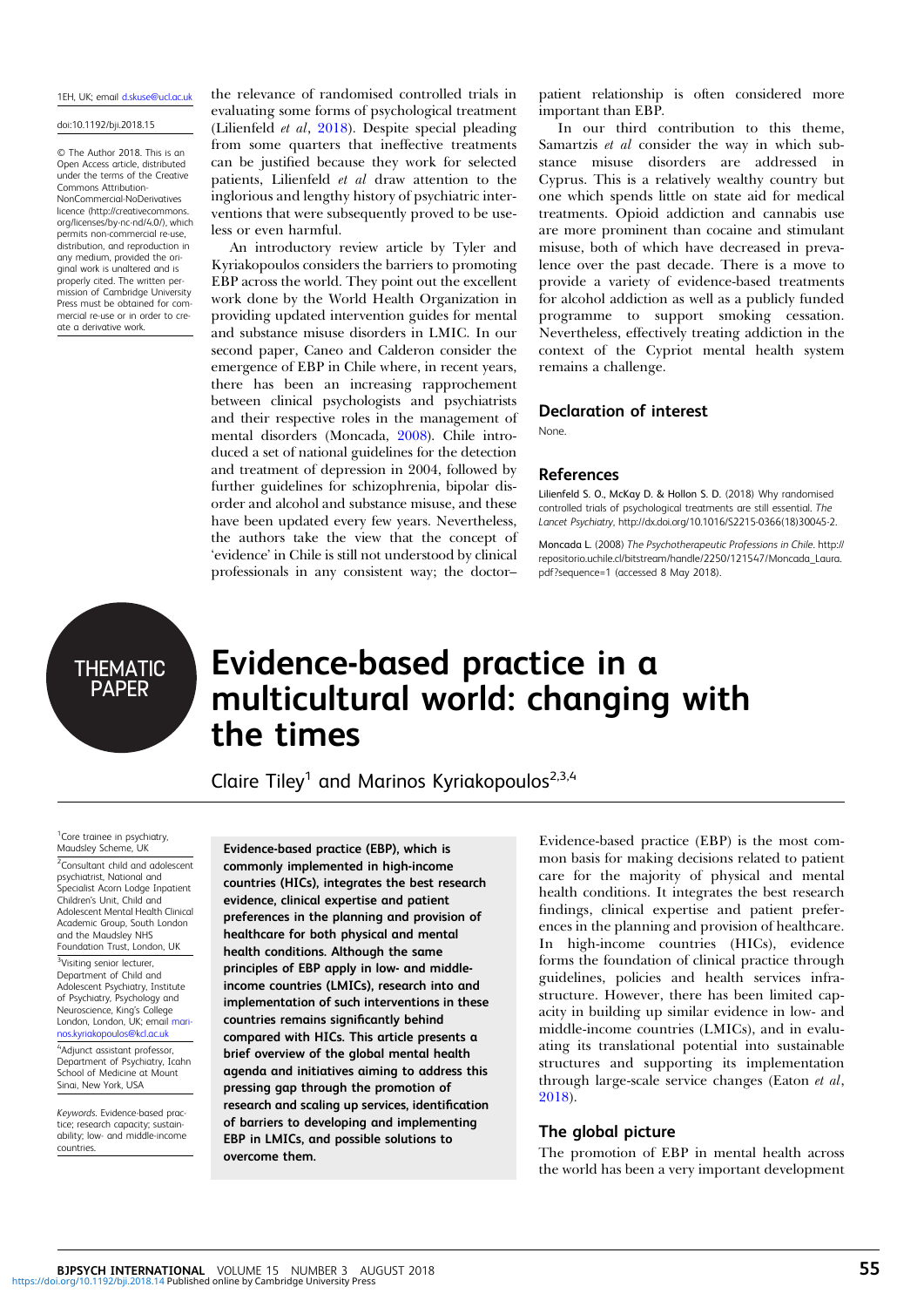#### doi:10.1192/bji.2018.14

© The Authors 2018. This is an Open Access article, distributed under the terms of the Creative Commons Attribution-NonCommercial-NoDerivatives licence (http://creativecommons. org/licenses/by-nc-nd/4.0/), which permits non-commercial re-use, distribution, and reproduction in any medium, provided the original work is unaltered and is properly cited. The written permission of Cambridge University Press must be obtained for commercial re-use or in order to create a derivative work.

of recent decades. The first significant milestone in this direction has been the landmark World Health Report 2001, Mental Health: New Understanding, New Hope (WHO, 2001), where the vision for a global mental health agenda came to the forefront. Subsequently, the identification of gaps in both research and service provision between HICs and LMICs was further pursued. It was highlighted that only 10% of the world's medical research addressed the health needs of the 90% of the global population residing in LMICs, with 3–6% of mental health research in high-impact and indexed medical coming from these countries (Thornicroft *et al*,  $\frac{2012}{201}$ ). In addition, of the funding allocated to mental health research over a 10-year period by two of the largest funders, the US National Institute of Mental Health (NIMH) and the UK Wellcome Trust, only 5% was spent on global mental health (Chisholm et al, [2007\)](#page-2-0). At the same time, large differences were identified in the numbers of mental health professionals between HICs and LMIC; for example, there were 6.6 psychiatrists per 100 000 population in HICs, compared with fewer than 0.5 in low- and lower-middle-income countries, and more than 30 mental health nurses per 100 000 population in HICs, compared with 0.4 in low-income countries, 2.5 in lower-middle-income countries and 7.1 in upper-middle income countries (WHO, [2015\)](#page-2-0). This is translated in inequitable access to care, with 76–85% of patients in LMICs compared with 30–50% in HICs not receiving treatment for their mental health needs. The quality of treatment in LMICs is also likely to be poorer compared to that in HICs (WHO, [2013](#page-2-0)).

Several initiatives and large-scale international collaborations have emerged to accurately measure and work towards closing this gap. With the Lancet series on global mental health, the evidence base for scaling up of services worldwide has been given very high visibility (Chisholm et al, [2007](#page-2-0)). The Movement for Global Mental Health, a coalition of individuals and institutions committed to act in this direction, was launched in 2008 (Patel *et al.* [2011\)](#page-2-0), while in the same year, the World Health Organization (WHO) Department of Mental Health and Substance Abuse launched the Mental Health Gap Action Programme (mhGAP). The mhGAP was aimed at scaling up services for mental, neurological and substance use disorders, especially in LMICs. It asserted that, with proper care, psychosocial assistance and medication, tens of millions could be treated for depression, schizophrenia and epilepsy, be prevented from suicide and begin to lead normal lives – even where resources are scarce (WHO, [2008\)](#page-2-0). Two years later, it released the first version of its Intervention Guide for mental, neurological and substance use disorders in non-specialised health settings (WHO, [2010](#page-2-0)), which was subsequently updated following additional evidence, feedback and evaluation in 2016 (WHO, [2016\)](#page-2-0). Both guides

were informed by the limited but emerging evidence from LMICs and evidence from HICs, all adapted according to feasibility, acceptability to patients and availability of services in different counties. In parallel, the NIMH established the Collaborative Hubs for International Research on Mental Health, aiming to increase the evidence base for mental health interventions in LMICs through expansion of research activities with the goal of developing knowledge, tools, and sustainable research-based strategies which could be used by local stakeholders. The WHO Mental Health Action Plan 2013–2020 further highlighted the importance of strengthening information systems, evidence and research at a global level by including this as one of its four objectives (WHO, [2013](#page-2-0)).

A number of large research collaborations have also been particularly influential in building the evidence base for implementation of largescale interventions in LMICs. Currently active programmes include the PRogramme for Improving Mental health carE (PRIME), a consortium of research institutions working collaboratively with Ministries of Health in five countries (Ethiopia, India, Nepal, South Africa and Uganda), led from the University of Cape Town with partners in the UK and the WHO, and funded by the UK Department for International Development (Lund et al, [2012\)](#page-2-0); and the Emerald (Emerging mental health systems in low- and middle-income countries) programme, a consortium consisting of 12 institutions from five European countries and six partners in Ethiopia, India, Nepal, Nigeria, South Africa and Uganda, funded by the European Commission under the 7th Framework Programme (Semrau et al, [2015\)](#page-2-0). PRIME aims to develop the evidence base for scaling up integrated packages of care for priority mental disorders in primary and maternal healthcare settings, while Emerald targets health systems and seeks to identify barriers to, and solutions for, the scaled-up delivery of mental health services in LMICs.

## Barriers and solutions to developing and implementing EBP in LMICs

One of the main issues affecting the development of evidence-based mental health practices, policies and systems in LMICs is the limited research specifically exploring the applicability and sustainability of such interventions in these countries. Although funding is indeed a significant constraint, capacity to conduct, manage, disseminate and apply high-quality research is also a key challenge, affected by weak research training, staffing limitations, lack of research culture and collaborations, and suboptimal infrastructure (Thornicroft et al, [2012\)](#page-2-0). In addition, the implementation of EBP on a large scale in LMICs is related to a number of other barriers. The absence of mental health from the public health priority agenda has been suggested to be the